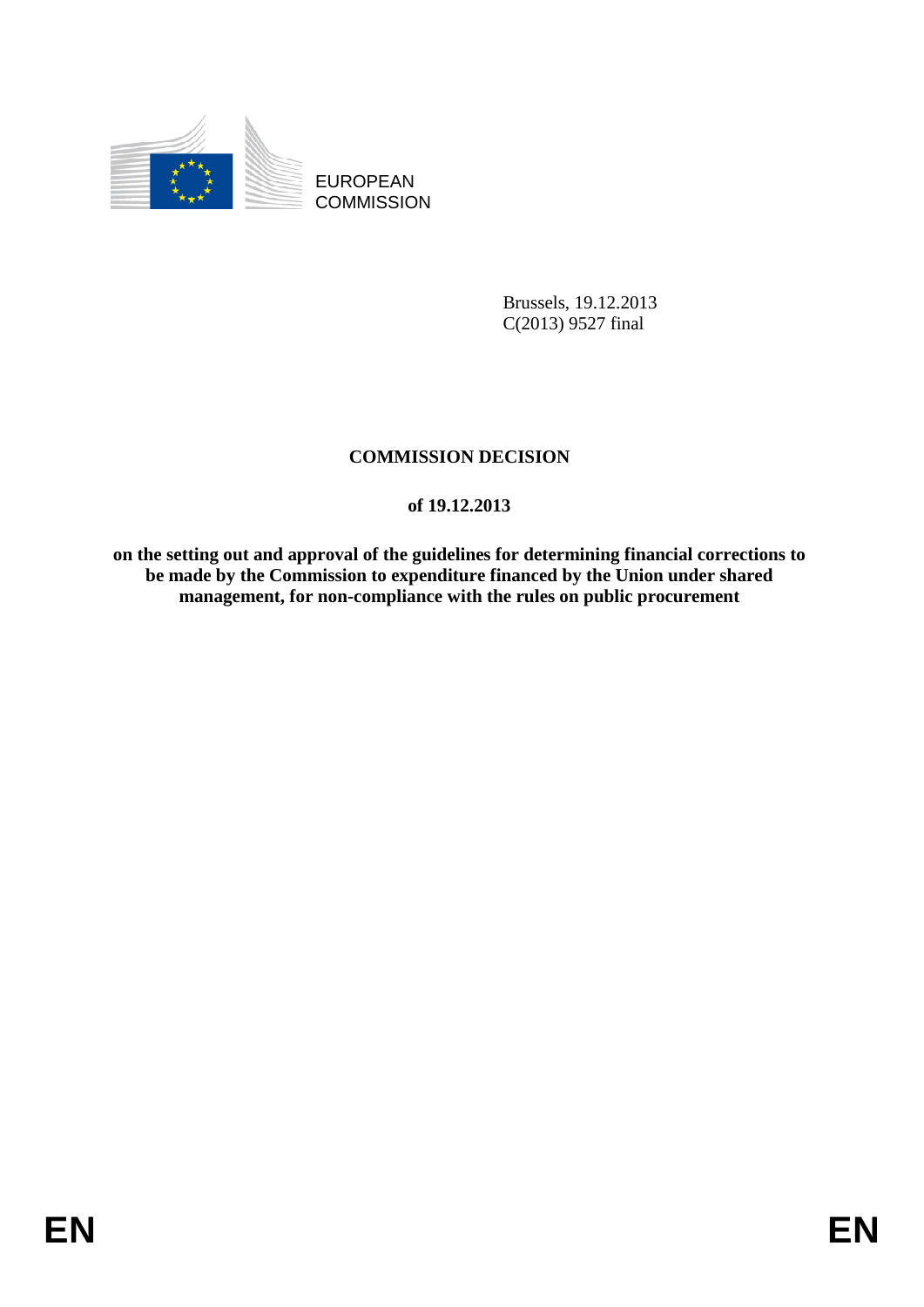#### **COMMISSION DECISION**

#### **of 19.12.2013**

#### **on the setting out and approval of the guidelines for determining financial corrections to be made by the Commission to expenditure financed by the Union under shared management, for non-compliance with the rules on public procurement**

#### THE EUROPEAN COMMISSION,

Having regard to the Treaty on the Functioning of the European Union,

Whereas:

- (1) The purpose of these guidelines is to provide guidance to the relevant Commission services on the principles, criteria and scales that should be applied in respect of financial corrections made by the Commission concerning expenditure financed by the Union under shared management, for non-compliance with the applicable rules on public procurement, as specified in the guidelines.
- (2) In accordance with Article 80(4) of the Regulation (EU, EURATOM) No 966/2012 of the European Parliament and of the Council of 25 October 2012 on the financial rules applicable to the general budget of the  $Union<sup>1</sup>$ , the Commission is required to: (i) make financial corrections on Member States in order to exclude from Union financing expenditure incurred in breach of applicable law; (ii) base its financial corrections on the identification of amounts unduly spent, and the financial implications for the budget and, where such amounts cannot be identified precisely, the Commission may apply extrapolated or flat-rate corrections in accordance with the sector-specific rules; (iii) when deciding on the amount of a financial correction, take account of the nature and gravity of the breach of applicable law and the financial implications for the budget, including the case of deficiencies in management and control systems.
- (3) In accordance with Articles 99 and 100 of Council Regulation (EC)  $N^{\circ}$  1083/2006 of 11 July 2006, laying down general provisions on the European Regional Development Fund, the European Social Fund and the Cohesion Fund<sup>2</sup>, the Commission may make financial corrections by cancelling all or part of the contribution made by the Union to an operational programme. Similar provisions exist in other sector-specific rules, namely Articles 97 and 98 of Council Regulation (EC) N°1198/2006 of 27 July 2006 laying down general provisions on the European Fisheries Fund<sup>3</sup>, Article 44 of Council Decision 2007/435/EC of 25 June 2007 establishing the European Fund for the Integration of third-country nationals for the period 2007 to 2013 as part of the General Programme 'Solidarity and Management of Migration Flows<sup>-4</sup>, Article 46 of Decision 573/2007/EC of 23 May 2007 of the European Parliament and the Council establishing the European Refugee Fund (ERF III) for the period 2008 to 2013 as part of the General Programme 'Solidarity and Management of Migration Flows<sup>5</sup>, Article

 $\frac{1}{1}$ OJ L 298, 26.10.2012, p. 1–96.

<sup>2</sup> OJ L 210, 31.7.2006, p. 25-78.

<sup>3</sup> OJ L 223, 15.8.2006, p. 1-44.

<sup>4</sup> OJ L 168, 28.6.2007, p. 18-36.

<sup>5</sup> OJ L 144, 6.6.2007, p. 1–21.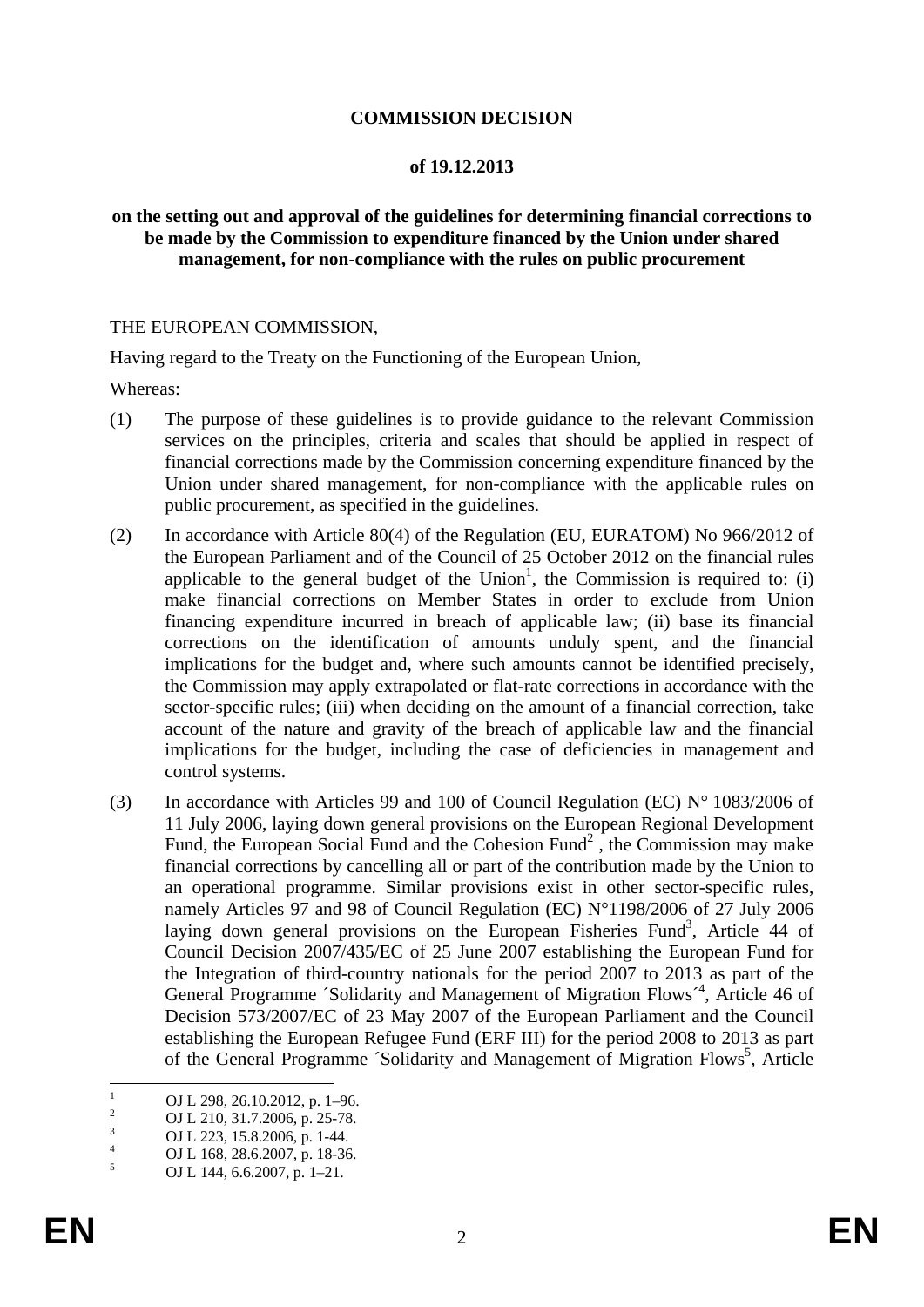48 of Decision 574/2007/EC of 23 May 2007 of the European Parliament and the Council establishing the External Borders Fund for the period 2007 to 2013 as part of the General Programme 'Solidarity and Management of Migration Flows<sup>-6</sup>, Article 46 of Decision 575/2007/EC of the European Parliament and the Council establishing the European Return Fund for the period 2008 to 2013 as part of the General Programme 'Solidarity and Management of Migration Flows<sup> $7$ </sup> and Article 31 of Council Regulation (EC) No 1290/2005 of 21 June 2005 on the Financing of the Common Agricultural Policy<sup>8</sup>. As for the European Union Solidarity Fund, Article 80(4) of the Regulation (EU,EURATOM) No 966/2012 of the European Parliament and of the Council of 25 October 2012 on the financial rules applicable to the general budget of the Union<sup>9</sup> is also applicable, in line with Article 5(3) of the Council Regulation (EC) No  $2012/2002$  of 11 November 2002 establishing the Fund<sup>10</sup>.

- (4) These guidelines will be applicable to all shared management Funds included in the multiannual financial framework 2014-2020, including those not constituting continuation of the existing Funds such as the instrument for financial support for police cooperation, preventing and combating crime, and crisis management within the Internal Security Fund.
- (5) These guidelines are an update of the guidelines on financial corrections for noncompliance with public procurement rules for programming periods 2000-2006 and  $2007-2013<sup>11</sup>$ . These updated guidelines reflect the experience drawn from the application of the previous guidelines and intends to bring clarification on the level of corrections to be applied in line with the principle of proportionality and taking into account the case-law of the Court of Justice of the European Union. These guidelines contribute also to address the European Parliament 2010 discharge recommendation to harmonise the treatment of public procurement errors for the following policy areas: Agriculture and Natural Resources, Cohesion, Energy and Transport and to promote an increased harmonisation of European Court of Auditors' and Commission's quantification of irregularities in public procurement.
- (6) These guidelines should be used by the Commission to ensure equal treatment between Member States, transparency and proportionality when applying financial corrections in relation to expenditure financed by the Union. The purpose of financial corrections is to restore a situation where all of the expenditure declared for financing by the Union is legal and regular, in line with the applicable national and Union rules.

 $\frac{1}{6}$ <sup>6</sup> OJ L 144, 6.6.2007, p. 22–44.

OJ L 144, 6.6.2007, p. 45–65. 8

OJ L 209, 11.8.2005, p. 1–25. 9

<sup>&</sup>lt;sup>9</sup> OJ L 298, 26.10.2012, p. 1–96.<br><sup>10</sup> OJ 1, 211, 14, 11, 2002, p. 2, 9.

 $10$  OJ L 311, 14.11.2002, p. 3–8.

Ref. COCOF 07/0037/03-EN of 29/11/2007 applicable to the European Regional Development Fund, Cohesion Fund and European Social Fund; Ref. EFFC/24/2008 of 1/4/2008, applicable to European Fisheries Fund; and "SOLID/2011/31 REV" of 11/01/2012, i.e. the guidelines for the financial corrections to be applied for irregularities in the application of the Union regulations on public procurement to contracts co-financed by the four Funds of the General Programme "Solidarity and Management of Migration Flows" during the programming period 2007-2013.